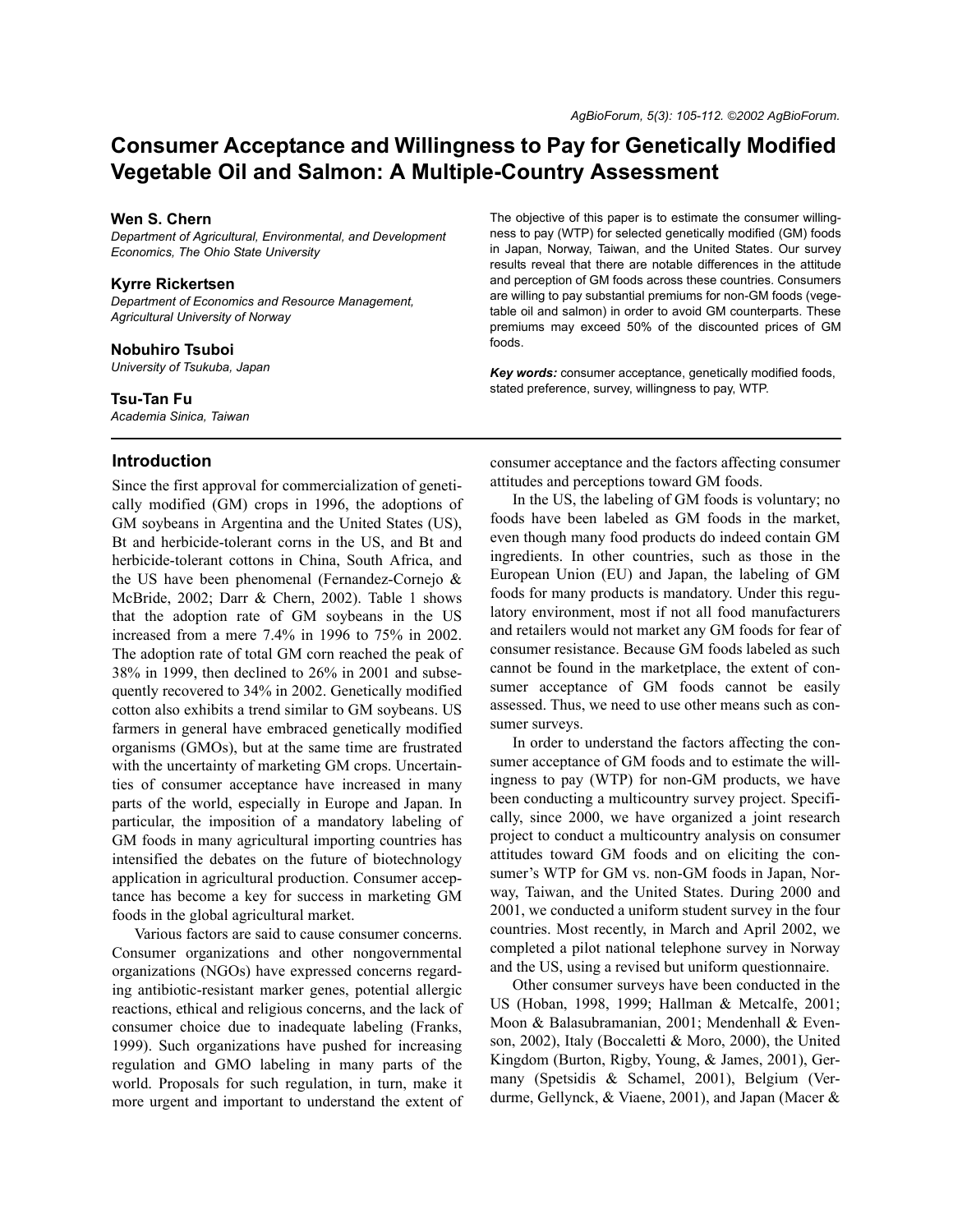**Table 1. Percentages (%) of planted area of GM crops in the United States, 1996-2002.**

| <b>Crops</b>                        | 1996 |    | 1997 1998 1999 2000 2001 2002 |    |    |    |    |
|-------------------------------------|------|----|-------------------------------|----|----|----|----|
| Herbicide-tolerant<br>soybeans      | 7    | 17 | 44                            | 57 | 54 | 68 | 75 |
| <b>Total GM corn</b>                | 4    | 12 | 38                            | 38 | 25 | 26 | 34 |
| <b>Bt</b> corn                      | 1    | 8  | 19                            | 30 | 18 | 18 | 22 |
| Herbicide-tolerant                  | 3    | 4  | 18                            | 8  | 6  | 7  | 9  |
| corn                                |      |    |                               |    |    |    |    |
| <b>Total GM cotton</b>              |      | 26 | 43                            | 65 | 61 | 69 | 71 |
| <b>Bt</b> cotton                    | 15   | 15 | 17                            | 27 | 15 | 13 | 13 |
| <b>Herbicide-tolerant</b><br>cotton |      | 11 | 26                            | 38 | 26 | 32 | 36 |

*Note. From Agricultural Statistics Board, National Agricultural Statistical Service, United States Department of Agriculture. Available on the World Wide Web: http://usda.mannlib.cornell.edu//reports/nassr/field/pcp-bb.*

Ng, 2000). Most of these studies are descriptive in nature, and few studies deal with the estimation of the WTP for GM foods. One exception is Moon and Balasubramanian (2001) who estimated the WTP for breakfast cereals made of non-GM ingredients in the US and the UK. Boccaletti and Moro (2000) also quantified the WTP for generic GM products with different hypothetical attributes in Italy, and Burton et al. (2001) calculated the WTP for generic GM food in the UK. Our project attempts to extend these previous works to design a survey instrument for eliciting the WTP for different GM foods used in the four countries participating in this project.

The objective of this paper is to present our survey results for comparing the consumer acceptance and the willingness to pay for GM foods in Norway, Japan, Taiwan, and the US. The paper covers the student surveys taken in all four countries and the recent telephone surveys completed in Norway and the US. The estimates of the WTP for GM vegetable oil and salmon are presented.

## **Comparison of Student Survey Results**

A comprehensive survey questionnaire was developed in late 2000. The questionnaire contained five sections. First, respondents' awareness and knowledge of GM food were investigated. Next, we explored respondents' attitudes and perceptions of GM food, such as willingness to consume, environmental concern, and religious and ethical concerns associated with GM food products. Then we asked the respondents about their attitudes toward GM food labeling, as well as type of labeling they would support. Another section was on stated choice experiment, where respondents were asked to make choices between GM food products and their traditional counterparts, given various price scenarios. Based on the market prices of the products, we designed three price scenarios for all GM and non-GM products. The food products included vegetable oil, salmon, and tofu. The last section of the survey covered demographic information. The results for selected questions related to knowledge, attitudes toward GM foods and labeling, perception, and willingness to consume GM foods with alternative GM attributes are reported below. The responses to these questions provide a basis for constructing the independent variables used in the econometric model for estimating the WTP for premiums of a specific non-GM food.

The questionnaire, initially written in English, was translated into Chinese (Mandarin), Japanese, and Norwegian. The surveys were conducted with college students in the four countries. The US student survey was conducted at The Ohio State University, while the survey in Norway was conducted at the Agricultural University of Norway. The same questionnaire was also used in the surveys conducted at the University of Tsukuba (Japan) and National Taiwan University. All of these student surveys were taken during December 2000 to March 2001. Attempts were made to use the upperlevel classes for juniors and seniors taken by students with different majors in various colleges.

Table 2 shows the sample sizes and the survey results for selected questions. Results show that even though US students had a higher percentage of being uninformed about GMOs or GM foods, they outperformed Japanese students in the two true-false questions related to specific knowledge on GMOs. It is surprising that 94% and 69% of Japanese student respondents answered "don't know" to the two true-false questions. It is possible that Japanese students were more conservative and perhaps misrepresented their familiarity with the subject matter asked in the preceding question. Perception of the health risk of GM foods varied from country to country. Although only 6% of US students ranked GM foods as "very risky," the percentages were higher in Norway (11%), Japan (10%), and Taiwan (17%). The acceptance level of GM foods varied greatly between Norway and the United States. Despite the low awareness of biotechnology, more than 80% of US students were at least "somewhat willing" to consume GM foods. By comparison, 56% of Norwegian students were not very willing or would avoid consuming GM foods, despite their high awareness of GM technology. The difference in the attitude on the willingness to consume

*Chern et al. — Consumer Acceptance and Willingness to Pay for GM Vegetable Oil and Salmon*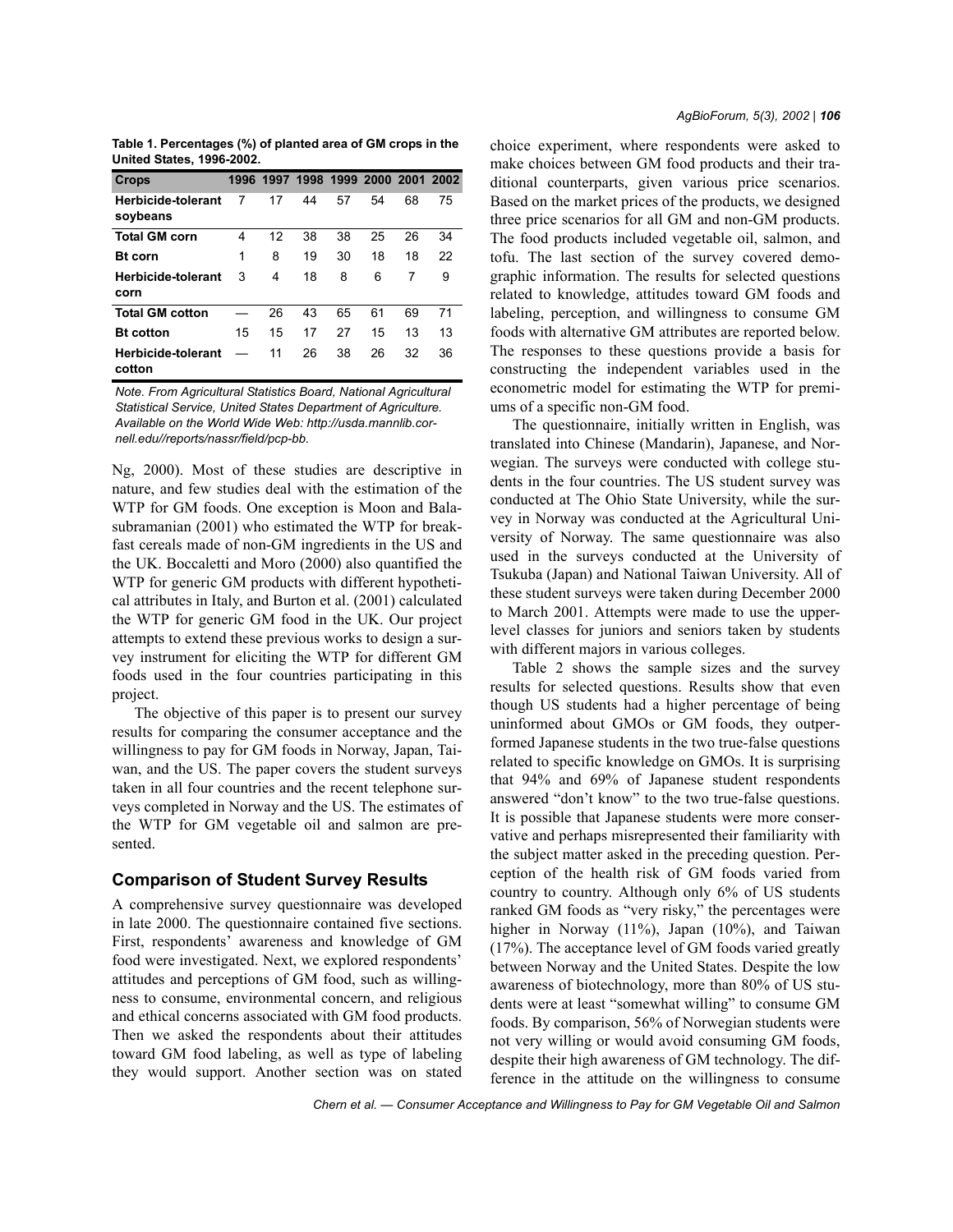*AgBioForum, 5(3), 2002 | 107*

| <b>Question/Sample</b>                                    | <b>Alternative</b>             | <b>Norway</b> | <b>US</b>      | Japan          | <b>Taiwan</b>  |
|-----------------------------------------------------------|--------------------------------|---------------|----------------|----------------|----------------|
| <b>Sample Size</b>                                        |                                | 126           | 175            | 103            | 213            |
| Before this survey, how well were you informed Very well  |                                | $\mathbf{1}$  | 8              | 20             | $\overline{2}$ |
| about GM foods or organisms?                              | Somewhat                       | 88            | 68             | 77             | 94             |
|                                                           | Not informed                   | 11            | 24             | 3              | 4              |
| Non-GM soybeans do not contain genes while                | True                           | 6             | 3              | 0              | 5              |
| GM soybeans do.                                           | False                          | 85            | 63             | 6              | 85             |
|                                                           | Don't know                     | 9             | 34             | 94             | 10             |
| By eating GM foods, a person's genes could be True        |                                | 6             | 5              | 16             | 13             |
| altered.                                                  | False                          | 70            | 78             | 15             | 62             |
|                                                           | Don't know                     | 24            | 17             | 69             | 25             |
| How safe or risky are GM foods to human                   | Very risky                     | 11            | 6              | 10             | 17             |
| health?                                                   | <b>Neither</b>                 | 44            | 55             | 50             | 49             |
|                                                           | Very safe                      | 45            | 32             | 26             | 18             |
|                                                           | Don't know                     | $\mathbf{0}$  | $\overline{7}$ | 14             | 16             |
| How willing are you to consume foods with GM Very willing |                                | 10            | 38             | $\overline{4}$ | 19             |
| ingredients?                                              | Somewhat                       | 34            | 44             | 13             | 60             |
|                                                           | Not very                       | 38            | 14             | 63             | 20             |
|                                                           | Would avoid                    | 18            | 4              | 20             | $\mathbf{1}$   |
| How willing are you to consume GM foods if                | Very willing                   | 23            | 54             | 10             | 64             |
| they reduce the amount of pesticides applied              | Somewhat                       | 41            | 37             | 33             | 27             |
| to crops?                                                 | Not very                       | 26            | 6              | 43             | 9              |
|                                                           | Would avoid                    | 10            | 3              | 14             | 0              |
| How important is it to label GM foods?                    | Very                           | 84            | 49             | 60             | 79             |
|                                                           | Somewhat                       | 13            | 29             | 21             | 19             |
|                                                           | Not very                       | 3             | 22             | 19             | 2              |
| What type of labeling would you support?                  | Mandatory for GM<br>and non-GM | 48            | 39             | 30             | 67             |
|                                                           | Mandatory for GM               | 48            | 37             | 52             | 27             |
|                                                           | Voluntary                      | 3             | 20             | 17             | 4              |
|                                                           | Don't support any              | 1             | 4              | 1              | $\overline{c}$ |

**Table 2. Knowledge and attitudes toward GM foods, percentage distribution for each question from student surveys, 2001.**

GM foods was very dramatic between Japan and Taiwan. Although there were only 17% of Japanese students who were "somewhat" or "very willing" to consume GM foods, the figure was 79% for Taiwanese students. These results suggest that American and Taiwanese students were more willing to consume GM foods than Norwegian and Japanese students.

It is important to note that the willingness to consume GM foods increased notably if the GM foods contain explicitly stated benefits to the consumer, such as reduction of the amount of pesticides applied to crops. For example, the percentage of Taiwanese respondents "very willing" to consume GM foods increased from 19% to 64%, if these foods reduced pesticide uses. In all four countries, student respondents viewed GM food labeling as important and, with a large margin, would support a mandatory labeling system.

## **Willingness to Pay for Non-GM Foods from Student Surveys**

The stated preference (SP) approach is frequently used in marketing and is somewhat similar to contingent valuation (CV) methods that have been used (for example) to evaluate consumer willingness to pay for food safety (Hammitt, 1986). The SP approach views a product as one of many possible products that differ in the values or positions they occupy on key characteristics. In the SP approach, characteristics are used to develop descriptions to which consumers react (Louviere, Hensher, & Swait, 2000).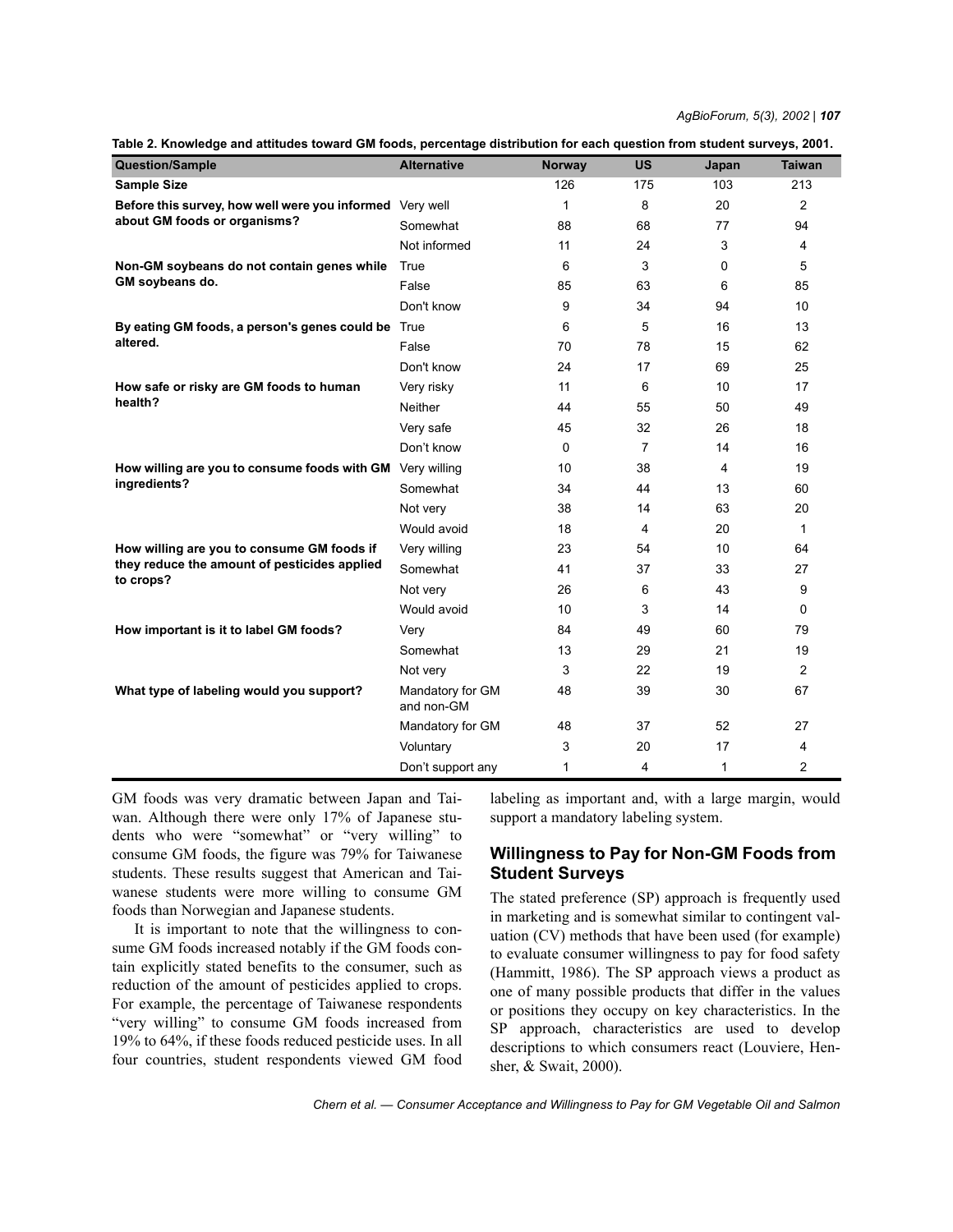In our student surveys, there was a section in which a stated choice experiment was presented. The characteristics involved were GM content and price. In designing the price matrix, we assumed that GM food products were cheaper than their non-GM counterparts. Therefore, we specified the prices of GM food products as discounts to the prices of non-GM food products. The discounts ranged from 10% to 25%. There were three price scenarios. In two versions, the base prices were changed slightly to provide more variation.

Based on the data from the SP portion of the student survey questionnaire, we can estimate the willingness to pay a premium for non-GM foods. The methodology is based on a random utility model described in Chen and Chern (2002). We first estimate a logit model in which the decision on buying a GM food is a function of attitude, perception, knowledge, demographic variables, and the price difference between GM and non-GM product. From the estimated logit model, we can calculate the expected WTP for a non-GM product respondent by respondent. The mean WTP can be computed by taking the mean from the entire sample.

Almost all respondents answered the stated choice questions for vegetable oil. However, there are many missing data for tofu and salmon, perhaps due to the unfamiliarity of the products. Consequently, the results of the logit model for these products are not very satisfactory. Table 3 shows only the results for vegetable oil. These results show that students in all four countries were willing to pay a premium for non-GM vegetable oil, ranging from 17-21% in Taiwan to 55-69% in Norway over the discounted prices of GM oil. Note that there is a range of WTPs in each country. This is due to the design of offered prices in the survey. Specifically, we varied the base price (i.e., for non-GM foods). When the percentage of premium is computed using the estimated mean of WTP as a percentage of the base price, the highest and lowest base prices yield the ranges presented in Table 3. It is somewhat surprising that the US students were willing to pay such a high premium (56- 62%) in order to avoid buying GM vegetable oil, while qualitatively their willingness to buy GM foods is very high. These premium estimates are much higher than the 5-8% estimated by Chen and Chern (2002), using data from a mail survey conducted in Columbus, Ohio. We recognize that vegetable oil is an inexpensive food in the US, and the WTP elicited from the CV survey may be inflated because of the hypothetical nature of the question (List & Shogren, 1998). We also note from the regression results that the US students are not as sensitive to price variations as those in other countries, which *AgBioForum, 5(3), 2002 | 108*

**Table 3. Estimated WTP to avoid GM vegetable oil, student surveys.**

| <b>Item</b>                           | <b>Norway</b> | US        | Japan     | <b>Taiwan</b> |
|---------------------------------------|---------------|-----------|-----------|---------------|
| Reference size                        | Liter         | 32f1oz    | Standard  | 600g          |
| Mean WTP in local NOK13.7<br>currency |               | \$1.13    | 88 Yen    | <b>NT\$15</b> |
| <b>Mean WTP in US\$</b>               | 1.51          | 1 1 3     | 0.88      | 0.45          |
| Percentage of<br>premium $(\%)$       | $55 - 69$     | $50 - 62$ | $33 - 40$ | $17 - 21$     |

contribute to their high WTP estimates. These estimates definitely need further validation.

## **Comparison of Public Surveys between Norway and the United States**

Because the student samples cannot be viewed as representative of consumers in each of these countries, our next research task was to conduct public surveys of consumers. Unfortunately, the public surveys in Japan and Taiwan are still in the planning stage. Two pilot telephone surveys were conducted during March and April 2002 in Norway and the US.

The US survey consisted of 256 respondents aged 18 and over. The survey was conducted by telephone using a random digit dialing method. Based on our experience from the student surveys, we revised the survey instrument for this public survey. One important change in the revised questionnaire was that we did not assume a priori that GM foods are more inexpensive than their conventional counterparts. In addition, we designed the WTP questions with sequential closed-ended questions (Carson & Mitchell, 1995). The US survey was conducted within a three-week period in April 2002, covering a mix of daytimes and evenings. The overall response rate was 28.7%. The average age of the US survey respondents was 47; 77% were females. Note that in the US survey, we required each respondent to be a food shopper in his or her household. Vegetarians comprised 4.3% of the respondents.

The questionnaire developed for the US survey was translated into Norwegian. The Norwegian survey was conducted and reported by Skogmo (2002). There were 200 respondents in this pilot survey. The overall response rate was 20%. The sample consisted of 46% male and 54% female respondents. The average age of the respondents was 49 years, or about four years above the national average, for the age group 20 to 80 years. The high mean age was partly a result of 40% of the interviews being conducted during daytime, when many retired people answered the phone. Furthermore, four out of five calls were rejected, pointing to a potential

*Chern et al. — Consumer Acceptance and Willingness to Pay for GM Vegetable Oil and Salmon*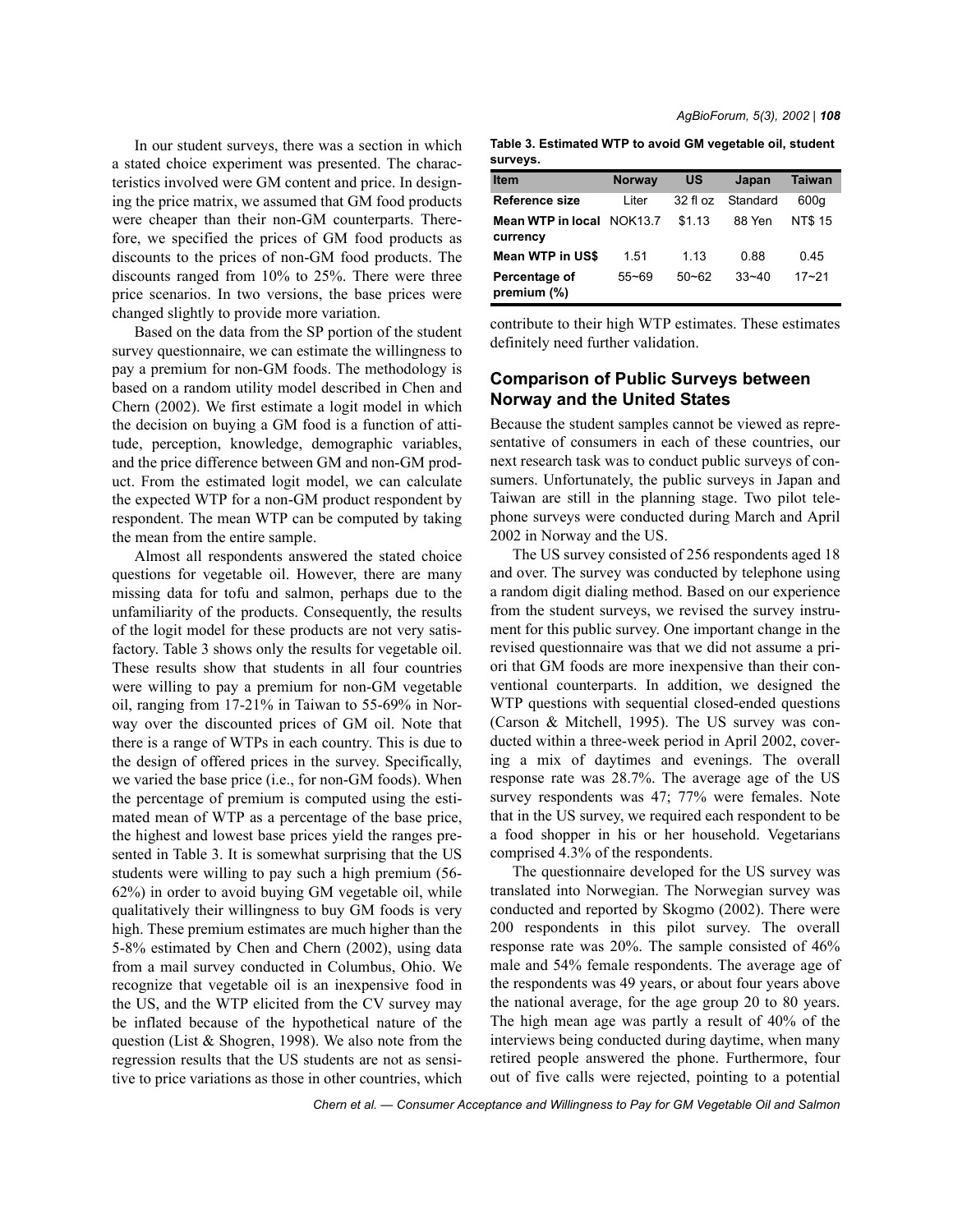|                                                                                                                                                         | <b>Alternatives</b>  |                                                                                                                          |             |              |               |            |
|---------------------------------------------------------------------------------------------------------------------------------------------------------|----------------------|--------------------------------------------------------------------------------------------------------------------------|-------------|--------------|---------------|------------|
| Country                                                                                                                                                 | <b>Extremely (1)</b> | Somewhat (2)                                                                                                             | Neither (3) | Somewhat (4) | Extremely (5) | Don't know |
| How risky would you say GM foods are in terms of risk to human health? (1, 2 = risky; 4, 5 = safe)                                                      |                      |                                                                                                                          |             |              |               |            |
| Norway                                                                                                                                                  | 33.5                 | 26.0                                                                                                                     | 8.0         | 13.0         | 10.5          | 9.0        |
| <b>US</b>                                                                                                                                               | 9.4                  | 39.5                                                                                                                     | 16.0        | 15.2         | 5.5           | 14.5       |
|                                                                                                                                                         |                      | How willing are you to consume foods produced with GM ingredients? $(1, 2 =$ willing; $4, 5 =$ unwilling)                |             |              |               |            |
| Norway                                                                                                                                                  | 13.0                 | 17.5                                                                                                                     | 4.0         | 18.0         | 45.5          | 2.0        |
| <b>US</b>                                                                                                                                               | 4.7                  | 38.3                                                                                                                     | 13.7        | 23.8         | 16.4          | 3.1        |
| $4, 5 =$ unwilling)                                                                                                                                     |                      | How willing would you be to consume GM foods if they reduced the amount of pesticides applied to crops? (1, 2 = willing; |             |              |               |            |
| Norway                                                                                                                                                  | 17.0                 | 21.5                                                                                                                     | 9.5         | 11.5         | 35.5          | 5.0        |
| <b>US</b>                                                                                                                                               | 13.7                 | 54.7                                                                                                                     | 9.4         | 11.3         | 9.0           | 2.0        |
| willing; $4, 5 =$ unwilling)                                                                                                                            |                      | How willing would you be to purchase GM foods if they were more nutritious than similar foods that are not GM? (1, 2 =   |             |              |               |            |
| Norway                                                                                                                                                  | 17.5                 | 19.5                                                                                                                     | 7.5         | 10.0         | 39.0          | 6.5        |
| <b>US</b>                                                                                                                                               | 18.0                 | 53.9                                                                                                                     | 5.1         | 9.4          | 10.9          | 2.7        |
| How important is the price factor when you decide whether or not to buy GM foods? (1, $2 =$ important; 4, $5 =$ unimportant)                            |                      |                                                                                                                          |             |              |               |            |
| Norway                                                                                                                                                  | 16.0                 | 20.0                                                                                                                     | 6.0         | 7.0          | 50.5          | 0.5        |
| <b>US</b>                                                                                                                                               | 29.7                 | 37.5                                                                                                                     | 7.0         | 12.1         | 12.5          | 1.2        |
| How willing would you be to purchase GM foods if it posed a risk of causing allergic reactions for some people? (1, 2 =<br>willing; $4, 5 =$ unwilling) |                      |                                                                                                                          |             |              |               |            |
| Norway                                                                                                                                                  | 1.5                  | 8.5                                                                                                                      | 2.0         | 4.0          | 83.5          | 0.5        |
| <b>US</b>                                                                                                                                               | 3.5                  | 21.5                                                                                                                     | 5.9         | 26.2         | 41.4          | 1.6        |
| $4, 5 =$ unimportant)                                                                                                                                   |                      | How important are ethical or religious concerns when you decide whether or not to consume GM foods? (1, 2 = important;   |             |              |               |            |
| Norway                                                                                                                                                  | 21.5                 | 8.0                                                                                                                      | 3.5         | 2.5          | 62.5          | 2.0        |
| US                                                                                                                                                      | 12.5                 | 23.8                                                                                                                     | 15.2        | 18.0         | 28.9          | 1.6        |
| How important is it to you that food products are specifically labeled as GM or non-GM? (1, 2 = important; 4, 5 =<br>unimportant)                       |                      |                                                                                                                          |             |              |               |            |
| Norway                                                                                                                                                  | 94.0                 | 4.5                                                                                                                      | 0.5         | 0.0          | 1.0           | 0.0        |
| US                                                                                                                                                      | 58.6                 | 28.5                                                                                                                     | 4.3         | 5.9          | 1.6           | 1.2        |

| Table 4. Consumer attitudes toward GM foods, percentage (%) distribution for each question, pilot telephone surveys, 2002. |  |  |  |
|----------------------------------------------------------------------------------------------------------------------------|--|--|--|
|                                                                                                                            |  |  |  |

self-selection problem with less participation among younger people with more valuable time.

## *Comparison of Survey Results*

The results from the pilot surveys are summarized in Table 4. Only selected questions are covered here due to space limitation. Clearly, the Norwegian consumers perceived GM foods as being more risky to human health than American consumers. Specifically, 33.5% of Norwegian respondents thought that GM foods are "extremely risky," whereas the corresponding figure for the American respondents is only 9.4%. Furthermore, 45.5% of Norwegian respondents were "extremely unwilling" to consume GM foods, whereas only  $16.4\%$ of American respondents indicated so. The survey results also show that in both countries, tangible benefits

to the consumer would increase acceptance of GM foods. When respondents were asked about their willingness to purchase GM foods if they were more nutritious, the acceptance rate (either "extremely willing" or ìsomewhat willingî) increased from 30.5% to 37% for the Norwegian consumers, while it increased from 43% to 71.9% for the American consumers. These results imply that the success of GM technology critically depends on whether the consumer also receives tangible benefits from GM foods.

On the other hand, if GM foods cause any allergic reactions—even only for some people—the consumer's willingness to purchase them drops significantly. The percentage of those unwilling to purchase these GM foods (under the categories of "somewhat" and "extremely" unwilling) increased to 87.5% in Norway and 67.6% in the US. Interestingly, ethical and religious

*Chern et al. — Consumer Acceptance and Willingness to Pay for GM Vegetable Oil and Salmon*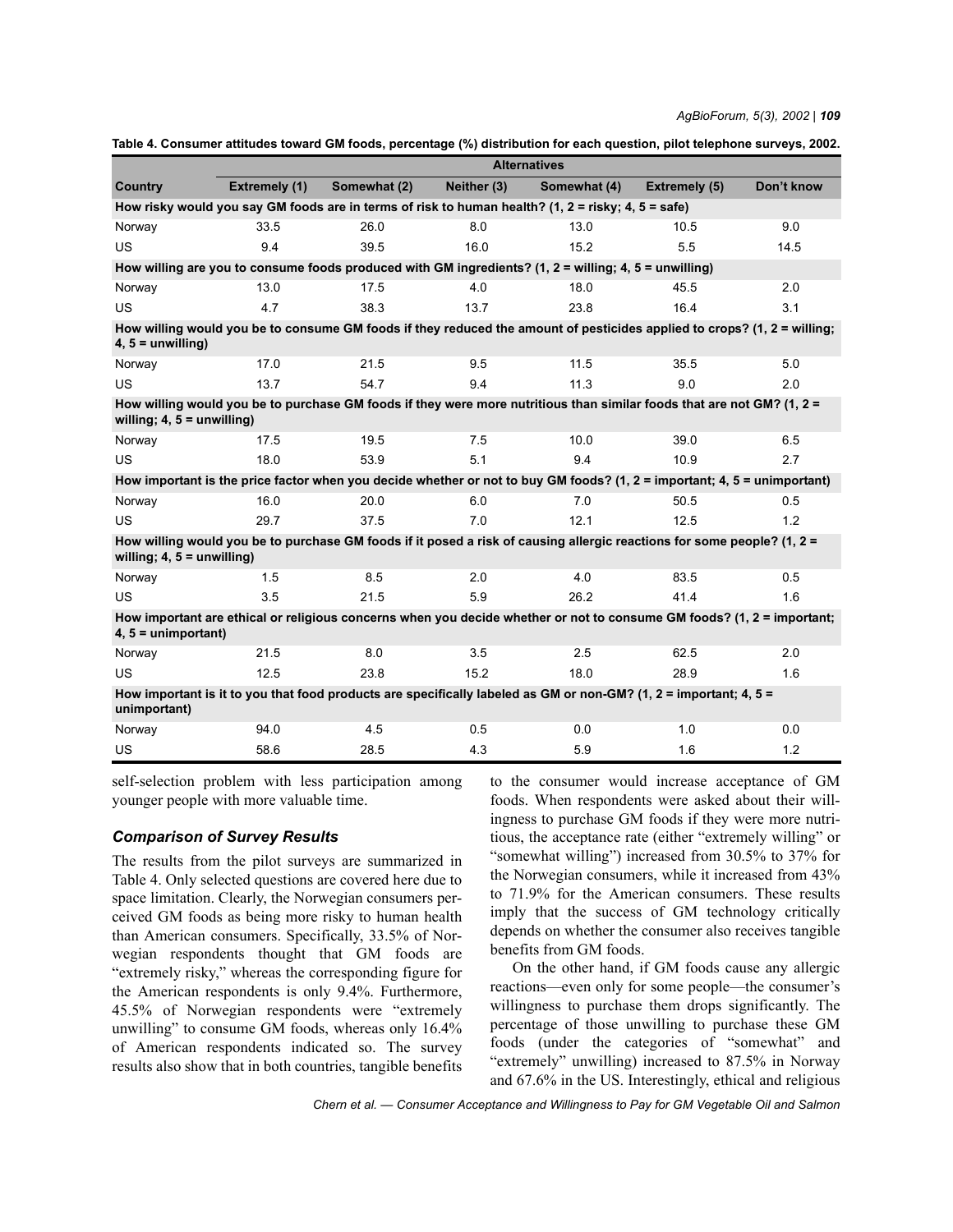concerns were more important in the US than in Norway. Finally, a majority of respondents in both countries expressed that it is important to label GM and/or non-GM foods; 94% of Norwegian respondents and 58.6% of American respondents considered GMO labeling to be "extremely important." In addition, 28.5% of American respondents indicated that GMO labeling was ìsomewhat important.î These results are in line with the results in the Eurobarometer (European Commission, 2001), where 94.6% of the 16,029 respondents in the 15 member states of the EU wanted to have the right to choose between GM and non-GM foods. Support for labeling was reduced when the respondents were reminded that labeling might increase food prices. The survey results (not presented in Table 4) show that 55% of Norwegians supported labeling even if prices were increased by 5% or more. The insensitivity to price may be partly explained by the hypothetical nature of the question.

The survey results indicate that in general the American consumers were more favorable to GM foods than the Norwegian consumers were. There were strong supports for GM food labeling in both countries, suggesting similar preferences regarding the consumer's right to choose.

### *Estimation of WTP*

Even though we conducted the choice experiments for vegetable oil, salmon, and corn flake cereal, we report only the estimated WTP for salmon. Salmon is an interesting case, because salmon can be fed by GM soybean meal (GM-fed salmon); moreover, GM salmon is developed by the Canadian company Genesis. GM salmon has been widely reported in the news media, but it has not yet been approved for human consumption. Nevertheless, there is a considerable interest in assessing consumers' acceptance and the WTP for GM salmon in the aquaculture sector.

In the survey, we had three alternatives of salmon. The choice experiment consisted of two binary choices for salmon. In step one, we asked the respondents if they would choose (a) non-GM or GM-fed salmon and (b) non-GM or GM salmon given identical prices for each pair of alternative salmons. The base prices we used reflected prices found for the non-GM products in stores. More than 80% of Norwegians chose the non-GM salmon for each of the two choices. For the American respondents, 59.2% chose non-GM salmon (over GM-fed), and 68.9% chose non-GM salmon (over GM salmon). For none of the choices did more than 10% of *AgBioForum, 5(3), 2002 | 110*

**Table 5. Estimated WTP to avoid GM alternatives of salmon, pilot telephone surveys.**

|         |                             | Alternative <sup>a</sup> |                     |  |
|---------|-----------------------------|--------------------------|---------------------|--|
| Country | <b>Item</b>                 | <b>GM-fed</b><br>salmon  | <b>GM</b><br>salmon |  |
| บร      | Mean WTP, US\$              | 245                      | 3.15                |  |
|         | Percentage of premium (%)   | 41                       | 53                  |  |
| Norway  | Mean WTP, NOK               | 43.42                    | 53.96               |  |
|         | Mean WTP, US\$ <sup>b</sup> | 5.43                     | 6.75                |  |
|         | Percentage of premium (%)   | 54                       | 67                  |  |

*aThe base price for salmon is US\$ 6 per pound in the U.S. and NOK 80 per kilo in Norway.*

*bThe exchange rate is set to NOK 8.00 per US\$.*

the respondents prefer a GM product, but in the US close to a quarter of the respondents were indifferent between the GM and non-GM alternatives. In step two, each respondent was given the same choices as in step one but offered price reductions for the commodity he did not choose. The price reductions were in the interval 5-50% for both GM-fed and GM salmon in the US survey, and 5-50% for GM-fed salmon and 10-60% for GM salmon in the Norwegian survey. Respondents that were indifferent between the two alternatives in step one were randomly offered reduced price for one of the alternatives.

For computing the WTP, we extended the logit model used for the student surveys and estimated a multinomial logit model for the case for salmon with three alternative products. The estimated multinomial logit model was then used to compute the WTP for non-GM salmon as compared with both the GM-fed and GM salmon. The methodology of estimating the multinomial logit model and the specification of WTP based on a random utility model are discussed in detail by Chern and Rickertsen (2002). We present only the computed WTP for non-GM salmon here.

Table 5 presents the mean values of the WTP for a premium of non-GM salmon in Norway and the US. The results show that consumers in both countries were willing to pay more to avoid GM salmon than to avoid GM-fed salmon. American consumers were willing to pay a very substantial premium for non-GM salmon over GM-fed salmon (41%) and over GM salmon (53%). Norwegian consumers were willing to pay even higher premiums for non-GM salmon— $54\%$  over the price of GM-fed salmon and 67% over the price of GM salmon. Again, the estimated premiums for the US are higher than the estimate of 15-28% previously obtained by Chen and Chern (2002). Because the estimates repor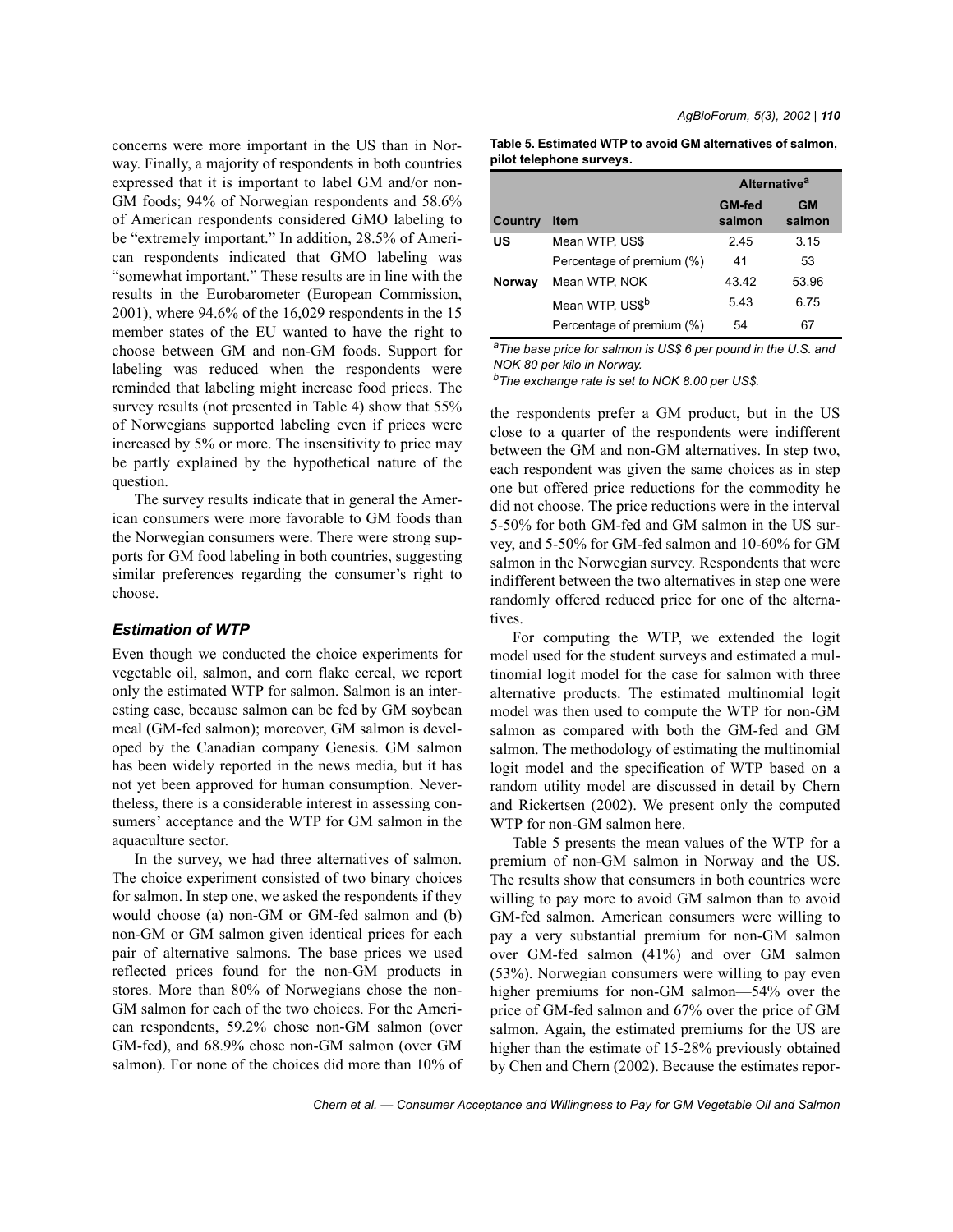ted here are based on pilot surveys, they need to be validated with a larger sample size. This will be done when we conduct a much larger scale of national surveys in 2003.

### **Concluding Remarks**

There seems no doubt that the EU is taking the lead to push for more stringent GM food labeling regulations for its member countries. The latest development is the approval by the European Parliament of the European Commission's two new proposals for regulating GMO labeling. Under the new proposals, the previously exempted GM foods such as vegetable oils and GM feed will be subject to the new labeling requirement. It will be interesting to watch whether such extensions are followed by other countries such as Japan or Taiwan.

Mandatory labeling of GM foods has raised the importance of knowing the consumer's willingness to pay for GM versus non-GM foods in the marketplace. Because there are few, if any, GM foods so labeled and sold in the market, the WTP cannot be measured simply by prevailing market prices. Thus, we have been conducting consumer surveys in selected countries to elicit the WTP using stated choice experiments. Under this methodology, the WTP for a premium of a non-GM food is estimated using price, attitude and risk perception, and demographic characteristics as independent variables. We present two sets of surveys in this paper– student surveys in Norway, Japan, Taiwan, and the US, and two pilot national telephone surveys in Norway and the US.

Our student surveys were not the first to use students as subjects for studying consumer behavior. However, we recognize that college students are not representative of all consumers. Nevertheless, the student surveys offer useful data for a cross-country comparison. These survey results reveal that American and Taiwanese students were more favorable to GM foods than Norwegian and Japanese students. Furthermore, the majority of students in all four countries supported a mandatory labeling of GM foods. The estimated percentages of the WTP for a premium of non-GM vegetable oil are 55-69% for Norwegian students, 50-62% for American students, 33- 40% for Japanese students, and 17-21% for Taiwanese students. These results imply substantial premiums that consumers in all of these countries were willing to pay in order to avoid GM foods. This finding is useful for the producers and manufacturers of GM foods for assessing their potential markets.

The pilot telephone surveys conducted in Norway and the US not only reinforce the findings obtained from the student surveys, but also provide more consistent data for a cross-country comparison. The surveys show that the Norwegian consumers were more concerned about GM foods than the American consumers. However, consumers in both countries showed strong support for mandatory labeling of GM foods and, in the case of salmon, were willing to pay for substantial premiums to avoid both GM-fed and GM salmon. However, the amounts of WTP for non-GM salmon were considerably higher in Norway than in the US.

Our results also have important implications for marketing GM and non-GM foods. The high WTP for non-GM vegetable oil and salmon could encourage food manufacturers to label their non-GM foods in order to capture the high market premiums as estimated. With only a few exceptions, this is not happening yet. Whether or not we will see more labeled non-GM foods in the US market would depend upon the costs of labeling and acquiring the identity preserved non-GM ingredients (such as corn or soybeans) as well as the food manufacturers' belief on WTP estimates.

As debates on GM foods and GMO labeling regulation continue, we need to monitor closely the changing patterns of the consumer acceptance of GM foods. We will further explore the WTP for GM versus non-GM foods among different demographic groups and also between groups of consumers with different levels of knowledge on GMOs. The relatively high WTP estimates obtained in this study need to be taken cautiously because of the small sample sizes. In addition, the stated choice experiments are hypothetical in nature, and thus tend to overestimate the WTP as discussed in (for example) List and Shogren (1998). These estimates need to be validated with a larger sample and also by experimental auctions involving real money and goods. Despite these shortcomings, the cross-cultural comparison between Norway and the United States remains valid.

## **References**

- Boccaletti, S., and Moro, D. (2000). Consumer willingness-to-pay for GM food products in Italy. *AgBioForum*, *3*(4), 259-267. Available on the World Wide Web: http://www.agbioforum.org.
- Burton, M., Rigby, D., Young, T., and James, S. (2001). Consumer attitudes to genetically modified organisms in food in the UK. *European Review of Agricultural Economics*, *28*, 479-498.